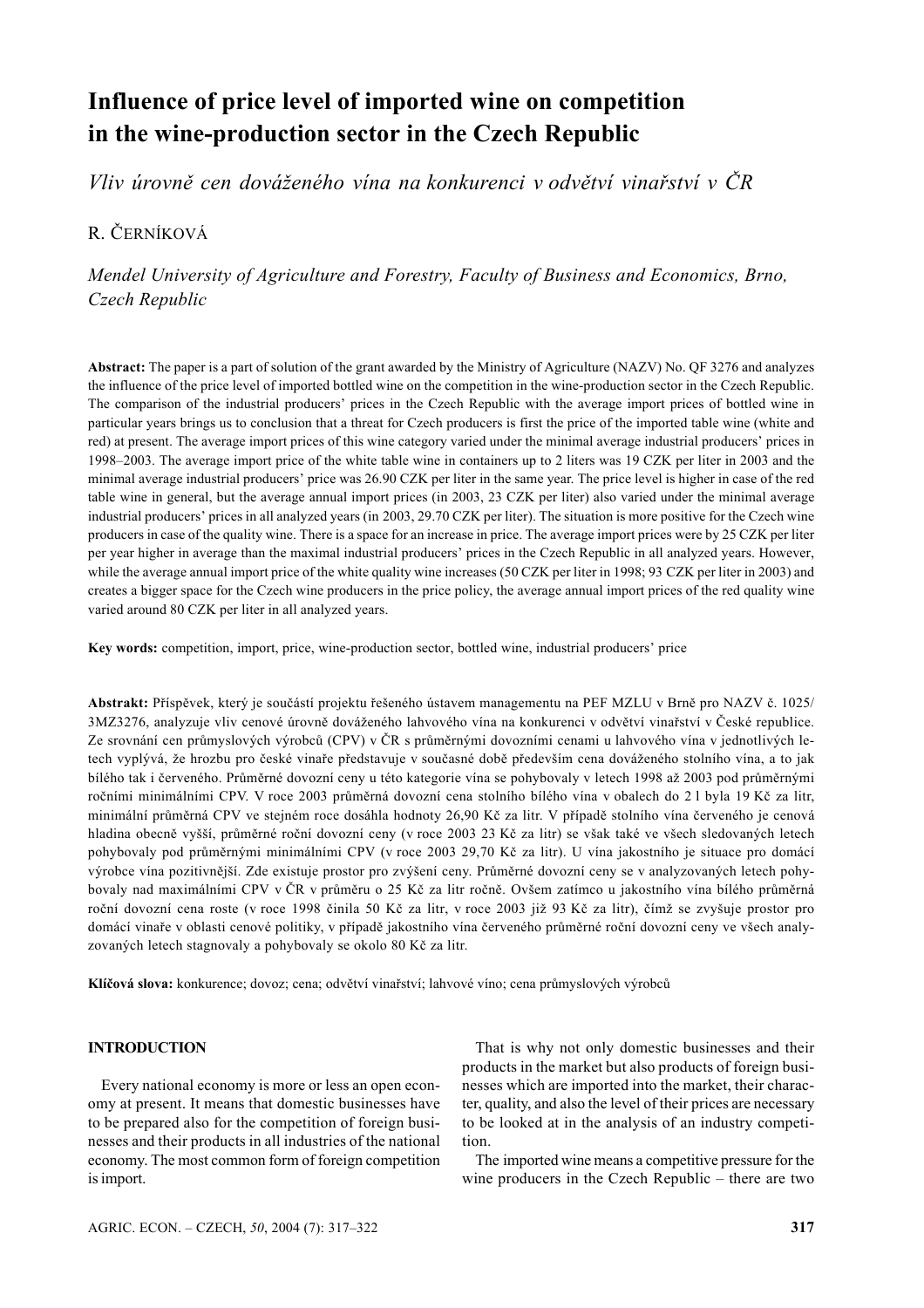points of view. The price of imported wine determines the price freeze, which Czech producers can charge; the imported wine increases the intensity of rivalry among the winery firms in the market together.

The aim of the paper is to analyze the current price position of the Czech wine producers compared with their foreign competitors who import wine into the Czech Republic. The aim is to perform the analysis of the past development and the current situation to evaluate the influence of the price level of imported bottled wine on the competition in the wine-production sector in the Czech Republic.

Tomšík (2003) and Chládková (2003) deal with the connected problematic of the analysis of viniculture and wine production sector in the Czech Republic as well.

#### **SURVEY OF LITERATURE AND METHOD**

The analysis issues from the Porter's (1994) definition of the industry competition. The intensity of competition in an industry depends on five competitive forces – new entrants, substitute products or services, bargaining power of suppliers, bargaining power of buyers, and rivalry among the current competitors. These five forces together determine the intensity of the industry competition and the industry profitability.

The paper focuses on two competitive forces: substitute products and rivalry among the current competitors.

The substitute products limit the industry profitability because they determine a price freeze, which businesses in the industry can charge. The more attractive the price alternative of the substitute products is, the more fixed the price freeze over industry profitability is (Porter 1994).

The rivalry among current competitors has a known form of clever stratagems to get a good position in an industry. Methods like a price competition, an advertising campaign, a presentation of products and an improved service for customers or a guarantee are used. But especially the price competition is a highly uncertain method and it often worsens the industry profitability. The price reduction is adjusted easily and quickly by the rest of competitors and when it happens, earnings of all businesses in the industry are going down if the price elasticity of demand is not sufficiently high (Porter 1994).

The object of the analysis is the wine-production sector – it means the production and the sale of wine in the Czech Republic. The analysis is focused on the production and the sale of bottled wine – the quality white and red wine and the table white and red wine. The classification of the imported wine regarding the quality wine and the table wine was made according to the 8-digit nomenclature for the customs designation of goods.

The price level of wine produced by the Czech producers is evaluated by prices of the Czech industrial producers. The import prices are analyzed for the wine imported in containers up to 2 liters because these imports go for sale into the retail trade network. The wine imported in containers bigger than 2 liters is mostly further processed and that is why it does not mean the main competition for Czech industrial producers.

The information for this analysis were drawn from the Situation and Perspective Bulletin for the Commodity Wine, from the information of the Czech Wine Producers Union, the Ministry of Agriculture of the Czech Republic and the Czech Statistical Office which were presented on Internet.

#### **RESULTS AND DISCUSSION**

The wine production in the Czech Republic produced from Czech grapes was 495 thousand hectoliters in the marketing year 2002/2003<sup>1</sup>. Wine consumption in the



Wine consumption  $\frac{1}{\text{minim}}$  Wine import  $\frac{1}{\text{min}}$  Import share in domestic consumption in %

Figure 1. Comparison of total wine consumption and wine import into the Czech Republic in 1995/1996–2002/2003 Source: Czech Wine Producers Union; Ministry of Agriculture of the CR; Czech Statistical Office; own calculations

<sup>&</sup>lt;sup>1</sup> Marketing year starts on  $1<sup>st</sup>$  August and finishes on  $31<sup>st</sup>$  July next year.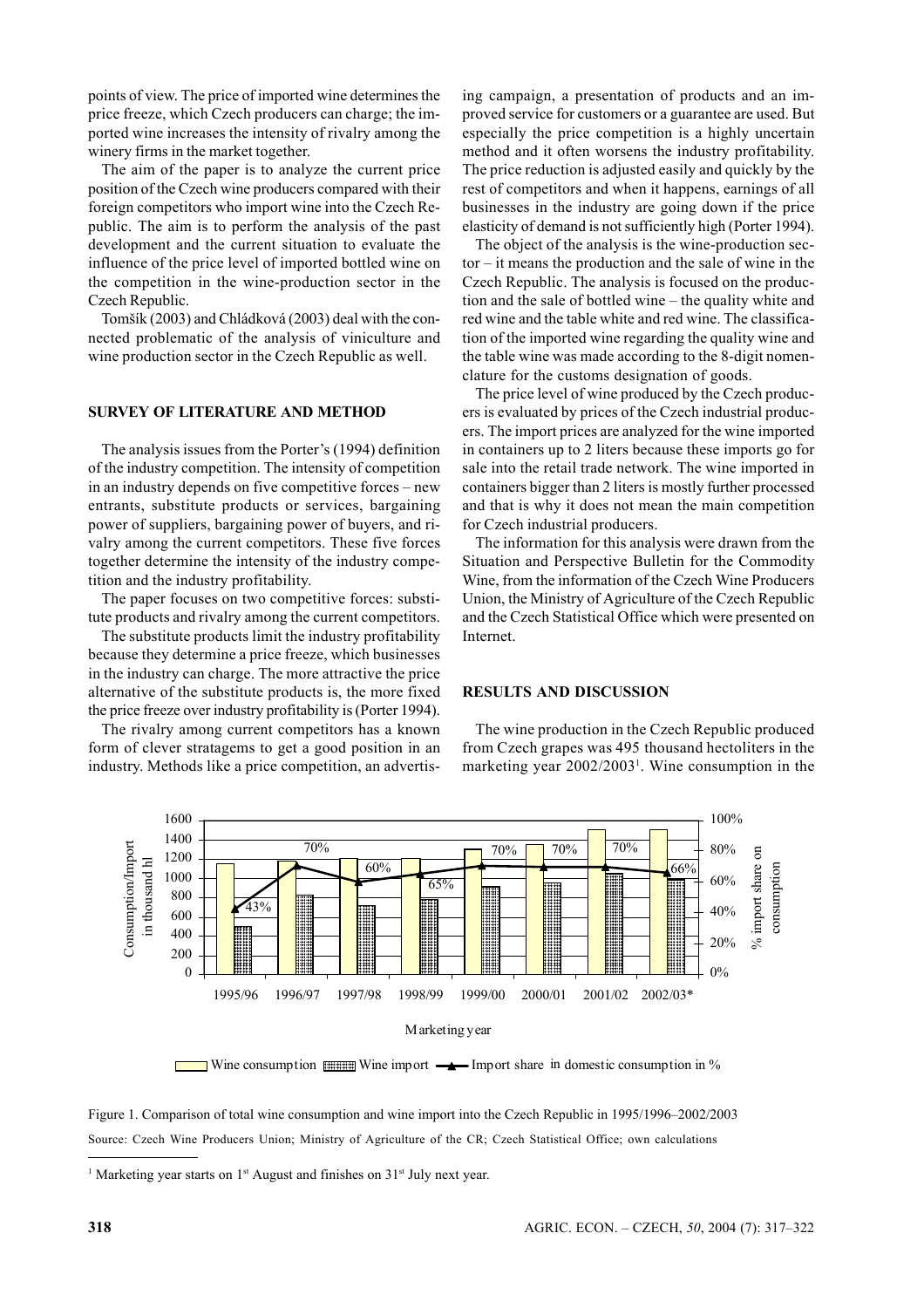

Figure 2. Comparison of total wine supply and wine import into the Czech Republic in 1995/1996–2002/2003 Source: Czech Wine Producers Union; Ministry of Agriculture of the CR; Czech Statistical Office; own calculations

Czech Republic was 16.2 liters per inhabitant – it means the total consumption 1 500 thousand hectoliters of wine in the same marketing year. In that year, domestic production covered only 34% of the domestic consumption of wine. The rest – about 66% of the consumed wine – had to be imported. The similar situation was also in the previous years. The domestic production covered only 36% of the domestic consumption in average from 1995, in particular years this proportion was from 21% to 55%. While the wine production in the Czech Republic was varying around 500 thousand hectoliters per year since 1995, the wine consumption in the Czech Republic was increasing. This situation is described in Figure 1 which presents the development of wine consumption and wine import in thousand hectoliters and the % import share on the total domestic consumption.

The imported wine has a big share in the wine consumption in the Czech Republic and has also an important share in the total supply of wine in the Czech market. The development of import concerning the total wine supply in the Czech Republic is described in Figure 2. The import share in the total wine supply varied around 50% in the industry in all analyzed years (except marketing year 1995/1996), it was even 56% in 1998/1999.

#### **Industrial producers' prices of wine in the Czech Republic**

The industrial producers' prices of bottled wine increased in 2003 compared to 2002. Especially prices of quality wine (white wine and red wine too) increased mostly. The prices of white quality wine increased by 36% and varied from 46.60 to 58.30 CZK per liter, the prices of red quality wine increased by 34% to the level 52.80– 66.70 CZK per liter.

The growth of industrial producers' prices of table wine was lower. The prices of the red table wine increased by 11% and varied from 29.70 to 33.00 CZK per liter, the prices of the white table wine increased by 10% to the level 26.90–30.20 CZK per liter.

The difference of the industrial producers' prices between the table wine and the quality wine intensified more in 2003. In this year, the difference between the price of the white quality and the white table wine (23.90 CZK per liter) was the biggest and also the difference between the price of the red quality and the red table wine (28.40 CZK per liter) was the biggest since 1998. The biggest difference from 1998 (7.30 CZK per liter) was also achieved between the price of the red and the price of the white quality wine (Table 1).

| Year | White quality wine | White table wine | Red quality wine | Red table wine  |  |
|------|--------------------|------------------|------------------|-----------------|--|
| 1998 | $24.50 - 43.10$    | $27.30 - 29.80$  | 38.30 - 46.80    | 28.90 - 43.00   |  |
| 1999 | $35.70 - 42.60$    | $25.60 - 28.80$  | 38.30 - 48.10    | $27.60 - 30.70$ |  |
| 2000 | $40.40 - 42.50$    | $24.30 - 31.60$  | 44.80 - 48.80    | $29.70 - 33.50$ |  |
| 2001 | 40.60-45.80        | $29.60 - 32.80$  | $45.40 - 52.30$  | $32.30 - 35.70$ |  |
| 2002 | 30.28–46.70        | 18.76-32.80      | $36.75 - 52.40$  | $22.40 - 34.10$ |  |
| 2003 | $46.60 - 58.30$    | $26.90 - 30.20$  | 52.80–66.70      | $29.70 - 33.00$ |  |
|      |                    |                  |                  |                 |  |

Table 1. Industrial producers' prices of bottled wine in the Czech Republic in CZK per liter in 1998–2003

Source: MIS SAIF (Market Information System of State Agricultural Intervention Fund)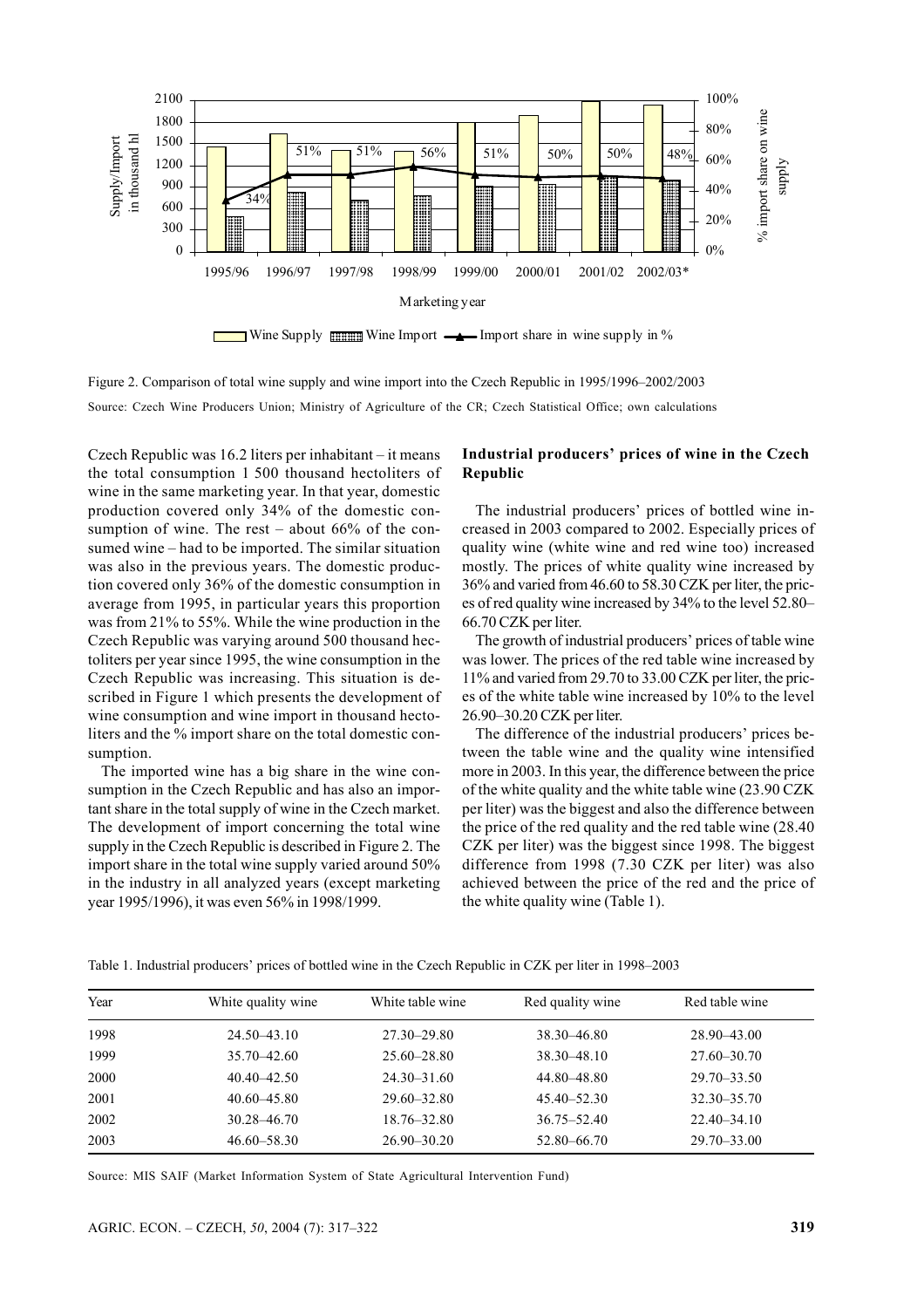The new payment into the Wine Fund – 1 CZK per liter or 350 CZK per hectare of vineyard – could be the reason of such a high increase in the industrial producers' prices of wine in 2003. But the force of amendment of the Act about Viniculture and Wine-production Sector and with it also the duty of payment into the Wine Fund has come since March 2002. The trueth is that payers of value added tax pay the payment into Wine Fund together with value added tax; the others pay the payment twice a year (on  $30<sup>th</sup>$  June and on  $10<sup>th</sup>$ January in the following year). The payment maturity for a vineyard is till the end of a year. This time, incongruity of payments into the Wine Fund could probably bring the increase in prices of wine in 2003 but it does not explain the price decrease at the end of 2002.

#### **Comparison of import prices to industrial producers' prices**

The average import prices of white quality wine were higher than the maximal industrial producers' prices in the Czech Republic in all analyzed years (Figure 3). In addition, the difference between the average import price and the maximal industrial producers' price has been going up since 1998. This difference was only 6.90 CZK per liter in 1998, in 2003 it was 34.70 CZK per liter.

In case of quality red wine, the average import prices varied above the maximal industrial producers' prices in the Czech Republic in 1998–2003 as well (Figure 4). However, the development of import prices is not so positive in comparison to the development of industrial produc-



Figure 3. Comparison of development of industrial producers' prices and average import prices of bottled white quality wine in 1998–2003 in the Czech Republic

Source: MIS SAIF; Czech Statistical Office; own calculations





Source: MIS SAIF; Czech Statistical Office; own calculations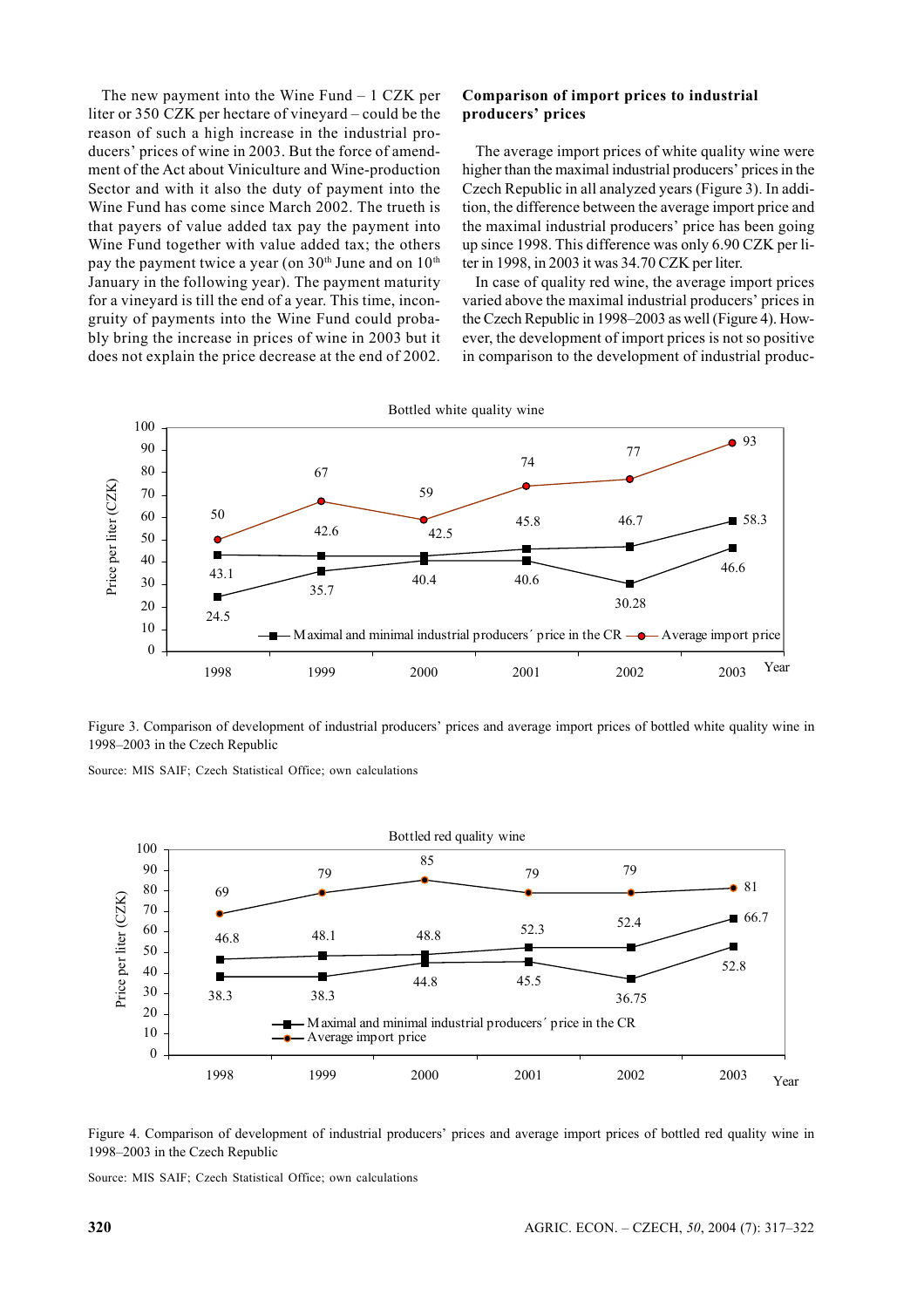

Figure 5. Comparison of development of industrial producers' prices and average import prices of bottled white table wine in 1998–2003 in the Czech Republic

Source: MIS SAIF; Czech Statistical Office; own calculations



Figure 6. Comparison of development of industrial producers' prices and average import prices of bottled red table wine in 1998– 2003 in the Czech Republic

Source: MIS SAIF; Czech Statistical Office; own calculations

ers' prices. Though the average import price increased by 15% to 79 CZK per liter in 1999 from 69 CZK in 1998, it has varied around 80 CZK per liter since 1999. On the other hand, the maximal industrial producers' prices in the Czech Republic have been growing up since 2000; it results that the positive difference decreases – it was 36.20 CZK per liter in 2000 and only 14.30 CZK per liter in 2003.

The average import prices of bottled white and red table wine varied under the minimal average industrial producers' prices in the Czech Republic in all analyzed years. We can see a similar development of prices of white and red table wine from following Figure 5 and Figure 6. Though the price level is higher in case of the red table wine in general, the development of the import prices and also of the industrial producers' prices in the Czech Republic has a similar trend. The import prices were by 11 CZK per liter per year lower in average than the minimal industrial producers' prices in the Czech Republic. Though this situation is not very positive for the Czech producers of table wine, the development of the analyzed prices in the analyzed years is positive because the industrial producers' prices stagnated or were increasing only very slightly and the average annual import prices were going  $up - it$  results the negative difference of prices of table wine was decreasing. In case of the white table wine, the difference between the minimal industrial producers' price and the average import price went down from 17.30 CZK per liter in 1998 to 7.90 CZK per liter in 2003; in case of the red table wine the difference went down from 16.90 CZK per liter in 1998 to 6.70 CZK per liter in 2003.